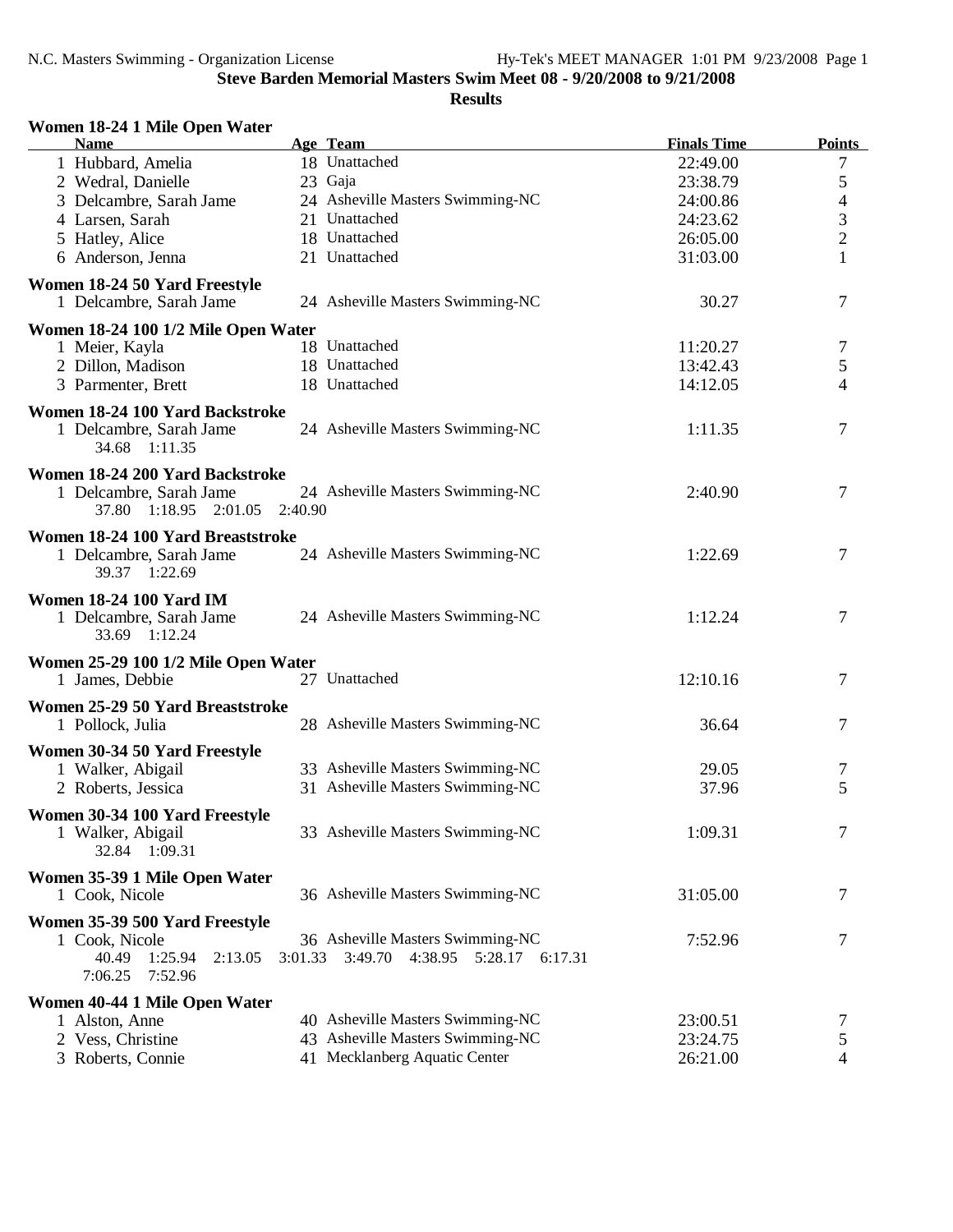| Women 40-44 50 Yard Freestyle                     |                                                                             |          |                |
|---------------------------------------------------|-----------------------------------------------------------------------------|----------|----------------|
| 1 Vess, Christine                                 | 43 Asheville Masters Swimming-NC                                            | 27.45    | $\overline{7}$ |
| 2 Alston, Anne                                    | 40 Asheville Masters Swimming-NC                                            | 29.79    | $\mathfrak{S}$ |
| 3 Casey, Nancy                                    | 41 Asheville Masters Swimming-NC                                            | 34.46    | $\overline{4}$ |
| Women 40-44 100 1/2 Mile Open Water               |                                                                             |          |                |
| 1 Kramer, Adrienne                                | 42 Asheville Masters Swimming-NC                                            | 13:58.38 | $\overline{7}$ |
| Women 40-44 100 Yard Freestyle                    |                                                                             |          |                |
| 1 Vess, Christine<br>29.06 1:02.31                | 43 Asheville Masters Swimming-NC                                            | 1:02.31  | $\overline{7}$ |
| 2 Alston, Anne<br>30.40 1:03.19                   | 40 Asheville Masters Swimming-NC                                            | 1:03.19  | 5              |
| Women 40-44 200 Yard Freestyle                    |                                                                             |          |                |
| 1 Alston, Anne                                    | 40 Asheville Masters Swimming-NC                                            | 2:15.01  | 7              |
| 31.21<br>$1:05.21$ $1:40.45$<br>2 Vess, Christine | 2:15.01<br>43 Asheville Masters Swimming-NC                                 | 2:21.93  | 5              |
| 31.29 1:06.65 1:43.45                             | 2:21.93                                                                     |          |                |
| Women 40-44 500 Yard Freestyle                    |                                                                             |          |                |
| 1 Alston, Anne                                    | 40 Asheville Masters Swimming-NC                                            | 6:05.69  | $\overline{7}$ |
| 32.72 1:08.33<br>5:29.92 6:05.69                  | 1:45.35 2:22.88 3:00.55 3:38.11 4:15.38 4:52.69                             |          |                |
| 2 Vess, Christine                                 | 43 Asheville Masters Swimming-NC                                            | 6:34.38  | 5              |
| 33.73 1:11.77                                     | 1:51.30 2:31.00 3:11.48 3:52.00 4:32.64 5:13.37                             |          |                |
| 5:54.28 6:34.38                                   |                                                                             |          |                |
| 3 Kramer, Adrienne<br>40.90<br>1:25.99<br>2:11.75 | 42 Asheville Masters Swimming-NC<br>2:57.93 3:43.60 4:29.27 5:15.06 6:00.05 | 7:28.84  | 4              |
| 6:44.98 7:28.84                                   |                                                                             |          |                |
| Women 40-44 50 Yard Backstroke                    |                                                                             |          |                |
| 1 Vess, Christine                                 | 43 Asheville Masters Swimming-NC                                            | 33.67    | 7              |
| 2 Alston, Anne                                    | 40 Asheville Masters Swimming-NC                                            | 34.96    | 5              |
| Women 40-44 100 Yard Backstroke                   |                                                                             |          |                |
| 1 Vess, Christine                                 | 43 Asheville Masters Swimming-NC                                            | 1:09.13  | $\overline{7}$ |
| 34.15 1:09.13                                     |                                                                             |          |                |
| Women 40-44 200 Yard Backstroke                   |                                                                             |          |                |
| 1 Vess, Christine                                 | 43 Asheville Masters Swimming-NC                                            | 2:37.88  | $\overline{7}$ |
| 36.62 1:17.17 1:57.88 2:37.88                     |                                                                             |          |                |
| 2 Kramer, Adrienne                                | 42 Asheville Masters Swimming-NC                                            | 3:00.50  | 5              |
| 42.52 1:27.95<br>2:13.98                          | 3:00.50                                                                     |          |                |
| Women 40-44 200 Yard Butterfly                    |                                                                             |          |                |
| 1 Kramer, Adrienne                                | 42 Asheville Masters Swimming-NC                                            | 3:19.49  | 7              |
| <b>Women 40-44 100 Yard IM</b>                    |                                                                             |          |                |
| 1 Vess, Christine<br>33.20 1:11.67                | 43 Asheville Masters Swimming-NC                                            | 1:11.67  | 7              |
| 2 Alston, Anne                                    | 40 Asheville Masters Swimming-NC                                            | 1:17.30  | 5              |
| 35.60 1:17.30                                     |                                                                             |          |                |
| 3 Kramer, Adrienne<br>39.32 1:23.46               | 42 Asheville Masters Swimming-NC                                            | 1:23.46  | 4              |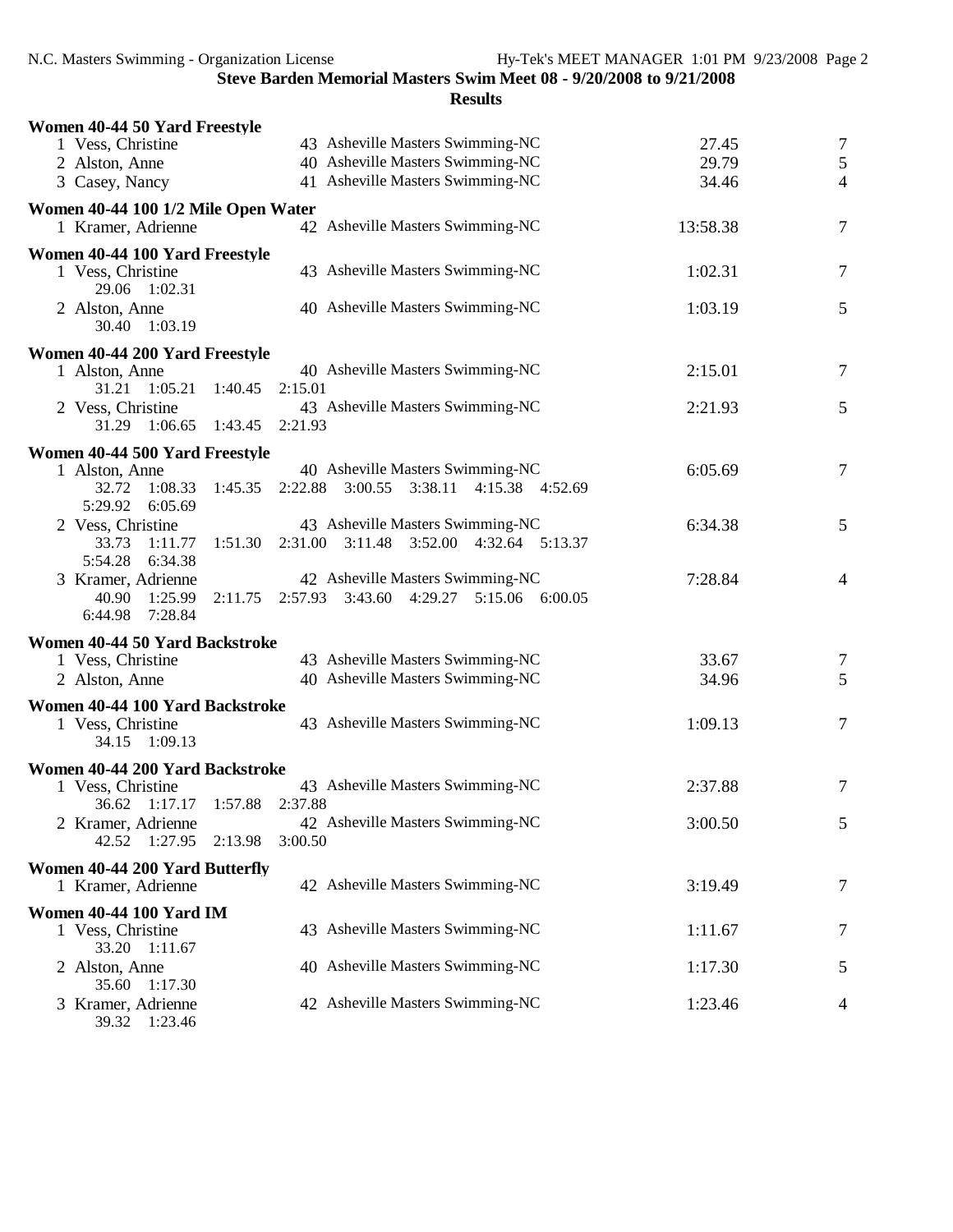| <b>Women 40-44 200 Yard IM</b>                                       |                                                                                                   |                |        |
|----------------------------------------------------------------------|---------------------------------------------------------------------------------------------------|----------------|--------|
| 1 Vess, Christine                                                    | 43 Asheville Masters Swimming-NC                                                                  | 2:46.20        | $\tau$ |
| 38.36 1:20.17 2:09.37<br>2 Kramer, Adrienne                          | 2:46.20<br>42 Asheville Masters Swimming-NC                                                       | 3:05.38        | 5      |
| 40.67 1:28.24 2:20.73 3:05.38                                        |                                                                                                   |                |        |
| <b>Women 40-44 400 Yard IM</b><br>1 Kramer, Adrienne                 | 42 Asheville Masters Swimming-NC                                                                  | 6:26.46        | $\tau$ |
| Women 45-49 1 Mile Open Water<br>1 Ross, Denise                      | 48 Greenwood YMCA Masters                                                                         | 30:31.00       | $\tau$ |
| Women 45-49 50 Yard Freestyle<br>1 Ross, Denise                      | 48 Greenwood YMCA Masters                                                                         | 39.54          | 7      |
| Women 45-49 100 Yard Freestyle                                       |                                                                                                   |                |        |
| 1 Schindler, Peggy<br>30.76 1:04.50                                  | 47 Asheville Masters Swimming-NC                                                                  | 1:04.50        | $\tau$ |
| 2 Ross, Denise<br>41.79 1:26.93                                      | 48 Greenwood YMCA Masters                                                                         | 1:26.93        | 5      |
| Women 45-49 200 Yard Freestyle                                       |                                                                                                   |                |        |
| 1 Schindler, Peggy<br>32.71 1:09.28 1:46.43 2:24.06                  | 47 Asheville Masters Swimming-NC                                                                  | 2:24.06        | 7      |
| 2 Ross, Denise<br>42.38 1:29.38 2:22.79 3:17.91                      | 48 Greenwood YMCA Masters                                                                         | 3:17.91        | 5      |
| Women 45-49 500 Yard Freestyle                                       |                                                                                                   |                |        |
| 1 Schindler, Peggy<br>6:02.52 6:43.00                                | 47 Asheville Masters Swimming-NC<br>35.26 1:14.31 1:54.55 2:35.57 3:16.62 3:58.10 4:39.88 5:21.63 | 6:43.00        | 7      |
| Women 45-49 50 Yard Backstroke                                       |                                                                                                   |                |        |
| 1 Schindler, Peggy<br>2 Ross, Denise                                 | 47 Asheville Masters Swimming-NC<br>48 Greenwood YMCA Masters                                     | 36.29<br>48.67 | 7<br>5 |
| Women 45-49 100 Yard Backstroke                                      |                                                                                                   |                |        |
| 1 Schindler, Peggy<br>38.50 1:19.25                                  | 47 Asheville Masters Swimming-NC                                                                  | 1:19.25        | 7      |
| 2 Ross, Denise<br>50.35 1:44.98                                      | 48 Greenwood YMCA Masters                                                                         | 1:44.98        | 5      |
| Women 45-49 200 Yard Backstroke                                      |                                                                                                   |                |        |
| 1 Schindler, Peggy<br>39.82 1:22.79                                  | 47 Asheville Masters Swimming-NC<br>2:49.78                                                       | 2:49.78        | 7      |
| 2:06.61<br>2 Ross, Denise<br>50.89 1:46.20<br>2:44.16                | 48 Greenwood YMCA Masters<br>3:41.85                                                              | 3:41.85        | 5      |
| Women 45-49 50 Yard Breaststroke                                     |                                                                                                   |                |        |
| 1 Ross, Denise                                                       | 48 Greenwood YMCA Masters                                                                         | 50.30          | 7      |
| Women 45-49 100 Yard Breaststroke<br>1 Ross, Denise<br>51.26 1:46.69 | 48 Greenwood YMCA Masters                                                                         | 1:46.69        | 7      |
| Women 45-49 200 Yard Breaststroke                                    |                                                                                                   |                |        |
| 1 Ross, Denise<br>50.33 1:45.84 2:42.84 3:39.90                      | 48 Greenwood YMCA Masters                                                                         | 3:39.90        | 7      |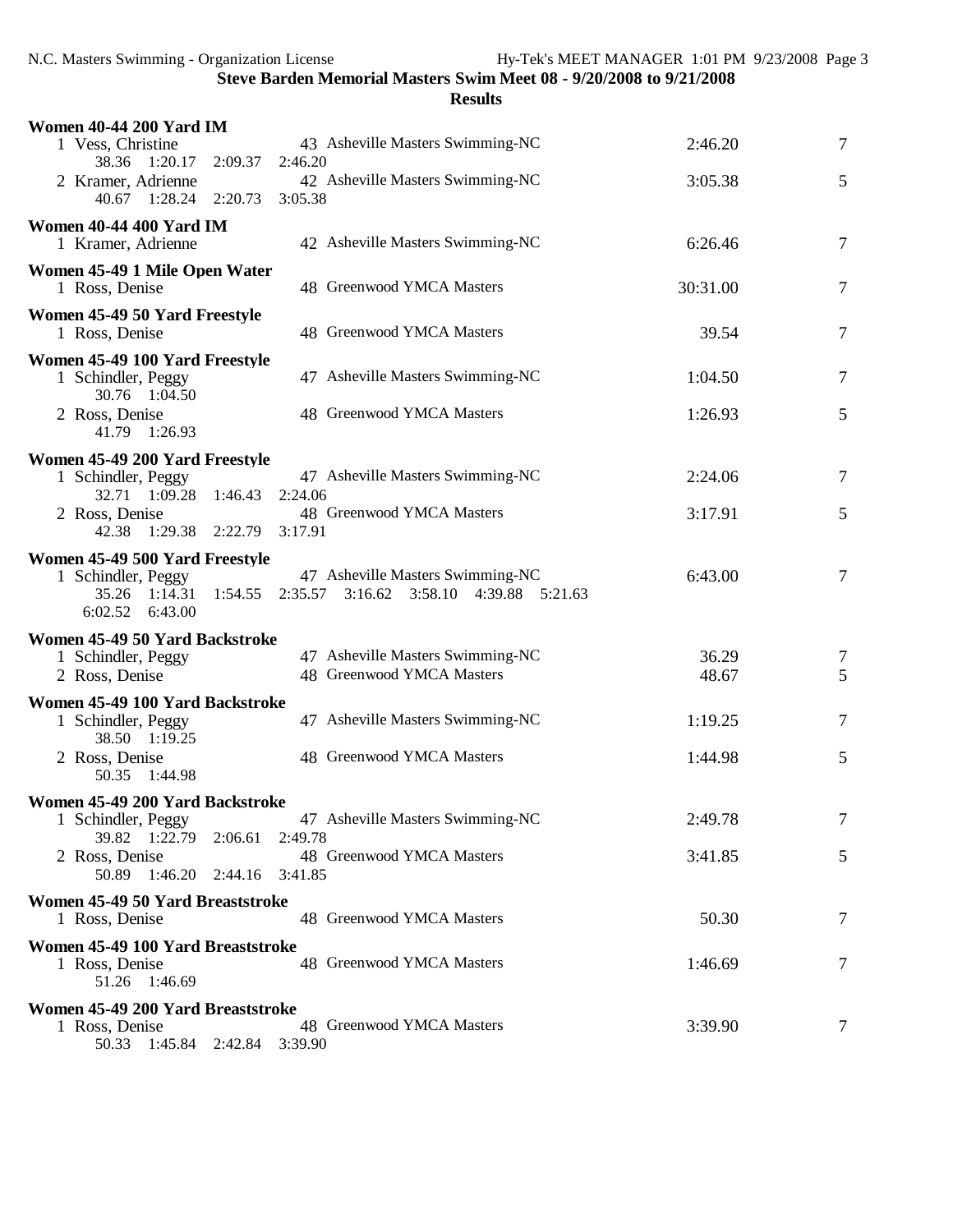| Women 45-49 50 Yard Butterfly<br>1 Battle, Ruth                                      | 46 Asheville Masters Swimming-NC                                  | 30.17                | 7              |
|--------------------------------------------------------------------------------------|-------------------------------------------------------------------|----------------------|----------------|
| <b>Women 45-49 100 Yard IM</b><br>--- Schindler, Peggy<br>36.88<br>DQ                | 47 Asheville Masters Swimming-NC                                  | DQ                   |                |
| <b>Women 45-49 200 Yard IM</b><br>1 Schindler, Peggy<br>36.17 1:20.43 2:11.61        | 47 Asheville Masters Swimming-NC<br>2:49.53                       | 2:49.53              | $\tau$         |
| Women 50-54 1 Mile Open Water<br>1 Starnes, Rebecca<br>2 Sarrell, Patty              | 54 Mecklanberg Aquatic Center<br>51 Asheville Masters Swimming-NC | 30:27.00<br>39:16.06 | 7<br>5         |
| Women 55-59 1 Mile Open Water<br>1 Rogers, Jennie                                    | 55 Asheville Masters Swimming-NC                                  | 26:10.00             | $\tau$         |
| Women 55-59 50 Yard Freestyle<br>1 Sims, Ann                                         | 56 Asheville Masters Swimming-NC                                  | 33.23                | 7              |
| Women 55-59 100 1/2 Mile Open Water<br>1 Less, Karen                                 | 56 Bums                                                           | 33:08.00             | 7              |
| Women 55-59 100 Yard Freestyle<br>1 Sims, Ann<br>37.58 1:14.57                       | 56 Asheville Masters Swimming-NC                                  | 1:14.57              | $\tau$         |
| Women 55-59 200 Yard Freestyle<br>1 Sims, Ann<br>35.82 1:14.43 1:53.92 2:32.71       | 56 Asheville Masters Swimming-NC                                  | 2:32.71              | 7              |
| Women 55-59 100 Yard Backstroke<br>1 Rogers, Jennie<br>42.76 1:27.26                 | 55 Asheville Masters Swimming-NC                                  | 1:27.26              | $\tau$         |
| Women 55-59 200 Yard Backstroke<br>1 Rogers, Jennie<br>43.37 1:29.61 2:17.52 3:05.56 | 55 Asheville Masters Swimming-NC                                  | 3:05.56              | $\overline{7}$ |
| Women 55-59 50 Yard Breaststroke<br>1 Sims, Ann                                      | 56 Asheville Masters Swimming-NC                                  | 42.36                | 7              |
| Women 55-59 100 Yard Breaststroke<br>1 Sims, Ann<br>41.65 1:27.26                    | 56 Asheville Masters Swimming-NC                                  | 1:27.26              | 7              |
| Women 55-59 200 Yard Breaststroke<br>1 Sims, Ann<br>44.74 1:34.17 2:24.63            | 56 Asheville Masters Swimming-NC<br>3:13.57                       | 3:13.57              | 7              |
| <b>Women 55-59 100 Yard IM</b><br>1 Rogers, Jennie<br>41.99 1:30.18                  | 55 Asheville Masters Swimming-NC                                  | 1:30.18              | 7              |
| Women 55-59 200 Yard IM<br>1 Rogers, Jennie<br>47.94 1:36.98 2:33.27                 | 55 Asheville Masters Swimming-NC<br>3:18.08                       | 3:18.08              | 7              |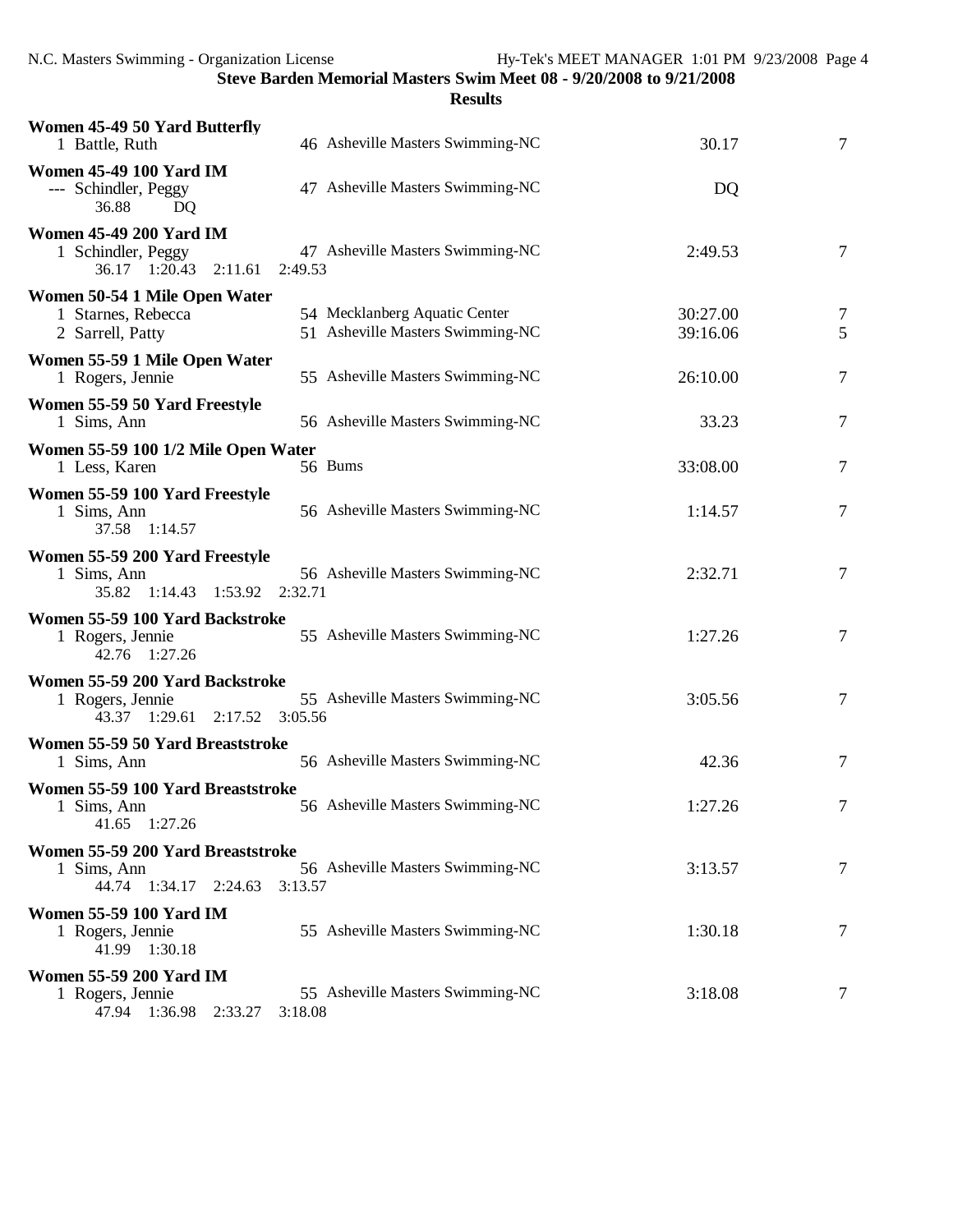| Men 18-24 1 Mile Open Water                                        |                                             |          |                |
|--------------------------------------------------------------------|---------------------------------------------|----------|----------------|
| 1 Kulakov, Taras                                                   | 21 Asheville Masters Swimming-NC            | 21:13.56 | $\overline{7}$ |
| 2 Bland, Johnathon                                                 | 20 Unattached                               | 26:40.44 | 5              |
| 3 Weber, Phillip                                                   | 23 Unattached                               | 30:32.00 | $\overline{4}$ |
| Men 18-24 50 Yard Freestyle                                        |                                             |          |                |
| 1 Kulakov, Taras                                                   | 21 Asheville Masters Swimming-NC            | 23.60    | $\tau$         |
| Men 18-24 100 1/2 Mile Open Water                                  |                                             |          |                |
| 1 Burns, Brendan                                                   | 21 Unattached                               | 15:13.85 | $\tau$         |
| 2 Gould, Ben                                                       | 22 Unattached                               | 15:19.64 | 5              |
| Men 18-24 100 Yard Freestyle<br>1 Kulakov, Taras<br>25.26<br>53.25 | 21 Asheville Masters Swimming-NC            | 53.25    | $\tau$         |
| Men 18-24 200 Yard Freestyle                                       |                                             |          |                |
| 1 Kulakov, Taras                                                   | 21 Asheville Masters Swimming-NC            | 1:57.43  | $\overline{7}$ |
| 1:27.19<br>27.42<br>57.46                                          | 1:57.43                                     |          |                |
| Men 25-29 50 Yard Freestyle                                        |                                             |          |                |
| 1 Ritchie, John                                                    | 29 Unattached                               | 24.21    | 7              |
| 2 Johnson, Patrick                                                 | 28 Asheville Masters Swimming-NC            | 25.98    | 5              |
| Men 25-29 200 Yard Freestyle                                       |                                             |          |                |
| 1 Ritchie, John                                                    | 29 Unattached                               | 2:00.73  | $\overline{7}$ |
| 58.14 1:29.64<br>27.72                                             | 2:00.73                                     |          |                |
| Men 25-29 50 Yard Backstroke                                       |                                             |          |                |
| 1 Johnson, Patrick                                                 | 28 Asheville Masters Swimming-NC            | 32.76    | $\tau$         |
|                                                                    |                                             |          |                |
| Men 25-29 50 Yard Breaststroke<br>1 Johnson, Patrick               | 28 Asheville Masters Swimming-NC            | 33.48    | $\tau$         |
|                                                                    |                                             |          |                |
| Men 25-29 100 Yard Breaststroke                                    |                                             |          |                |
| 1 Johnson, Patrick<br>35.46 1:13.17                                | 28 Asheville Masters Swimming-NC            | 1:13.17  | $\tau$         |
|                                                                    |                                             |          |                |
| Men 25-29 200 Yard Breaststroke                                    |                                             |          |                |
| 1 Johnson, Patrick<br>38.00 1:20.17 2:04.84                        | 28 Asheville Masters Swimming-NC<br>2:48.82 | 2:48.82  | $\tau$         |
|                                                                    |                                             |          |                |
| Men 25-29 50 Yard Butterfly                                        |                                             |          |                |
| 1 Johnson, Patrick                                                 | 28 Asheville Masters Swimming-NC            | 28.47    | $\tau$         |
| Men 25-29 100 Yard Butterfly                                       |                                             |          |                |
| 1 Ritchie, John                                                    | 29 Unattached                               | 1:02.48  | $\tau$         |
| 28.28<br>1:02.48                                                   |                                             |          |                |
| <b>Men 25-29 100 Yard IM</b>                                       |                                             |          |                |
| 1 Ritchie, John                                                    | 29 Unattached                               | 1:04.39  | $\tau$         |
| 29.18 1:04.39                                                      |                                             |          |                |
| 2 Johnson, Patrick<br>30.62 1:06.93                                | 28 Asheville Masters Swimming-NC            | 1:06.93  | 5              |
|                                                                    |                                             |          |                |
| Men 30-34 1 Mile Open Water                                        |                                             |          |                |
| 1 Medendorp, Mark                                                  | 30 Tms                                      | 21:14.68 | 7              |
| Men 30-34 50 Yard Freestyle                                        |                                             |          |                |
| 1 Owens, Jeffrey                                                   | 33 Asheville Masters Swimming-NC            | 26.38    | 7              |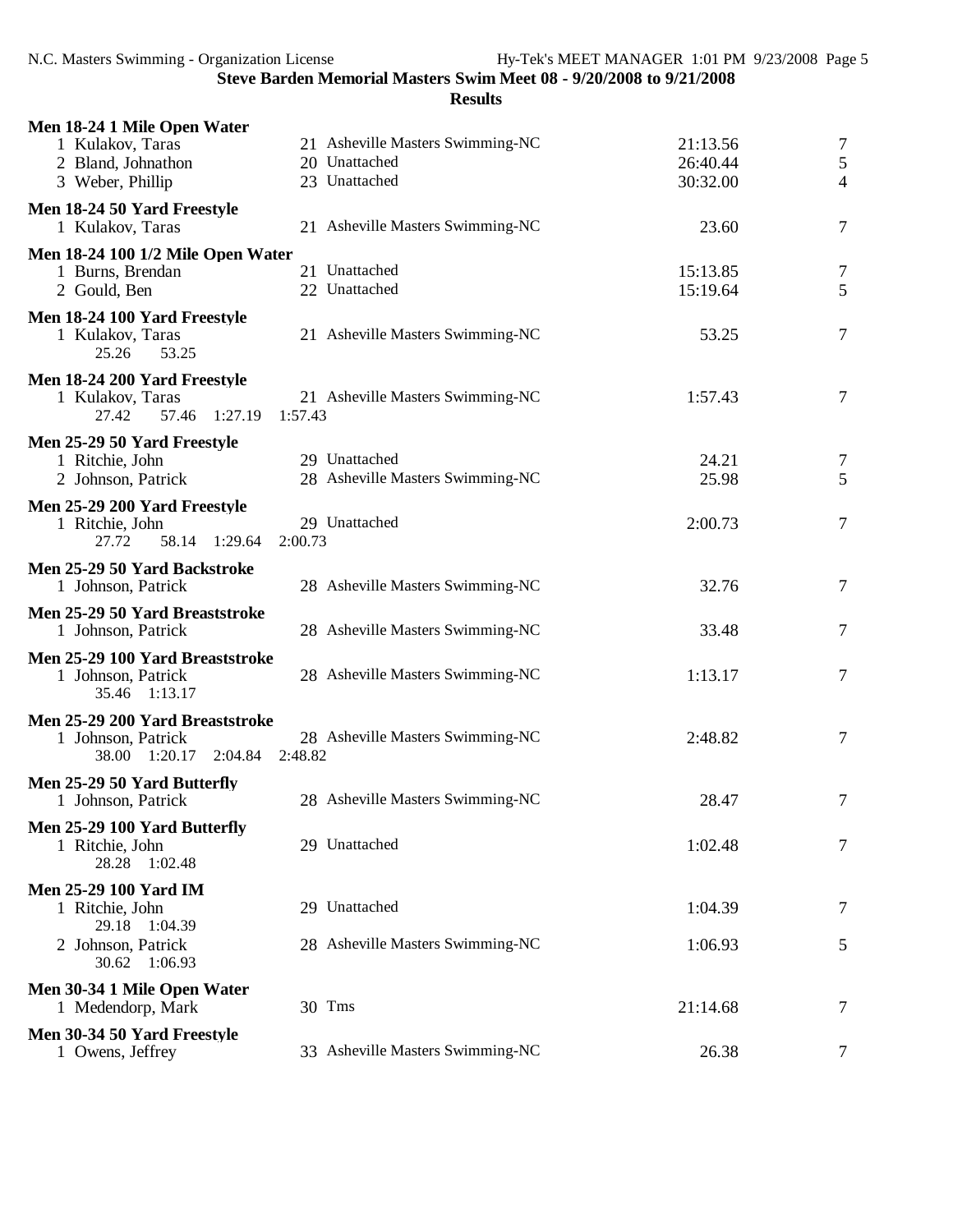| Men 30-34 100 Yard Freestyle<br>1 Medendorp, Mark            | 30 Tms                                                                     | 55.71          | 7               |
|--------------------------------------------------------------|----------------------------------------------------------------------------|----------------|-----------------|
| 26.03<br>55.71                                               |                                                                            |                |                 |
| 2 Owens, Jeffrey<br>27.54<br>57.59                           | 33 Asheville Masters Swimming-NC                                           | 57.59          | 5               |
| Men 30-34 200 Yard Freestyle                                 | 30 Tms                                                                     |                | $\overline{7}$  |
| 1 Medendorp, Mark<br>57.35<br>1:29.63<br>26.86               | 2:00.42                                                                    | 2:00.42        |                 |
| Men 30-34 500 Yard Freestyle                                 |                                                                            |                |                 |
| 1 Seaman, Jay<br>30.86 1:03.69<br>1:38.61<br>5:33.85 6:14.71 | 30 Charlotte Swim Masters<br>2:15.36 2:53.10 3:32.01<br>4:11.61<br>4:52.69 | 6:14.71        | $\overline{7}$  |
| Men 30-34 50 Yard Backstroke                                 |                                                                            |                |                 |
| 1 Seaman, Jay                                                | 30 Charlotte Swim Masters                                                  | 29.36          | 7               |
| Men 30-34 100 Yard Backstroke<br>1 Seaman, Jay               | 30 Charlotte Swim Masters                                                  | 1:03.31        | $\overline{7}$  |
| 31.21 1:03.31                                                |                                                                            |                |                 |
| Men 30-34 200 Yard Backstroke                                | 30 Charlotte Swim Masters                                                  | 2:25.26        |                 |
| 1 Seaman, Jay<br>31.50 1:07.27 1:45.54                       | 2:25.26                                                                    |                | $\overline{7}$  |
| Men 30-34 100 Yard Breaststroke                              |                                                                            |                |                 |
| 1 Owens, Jeffrey<br>35.06 1:15.31                            | 33 Asheville Masters Swimming-NC                                           | 1:15.31        | 7               |
| Men 30-34 50 Yard Butterfly<br>1 Medendorp, Mark             | 30 Tms                                                                     | 26.15          | 7               |
| Men 30-34 100 Yard Butterfly                                 |                                                                            |                |                 |
| 1 Medendorp, Mark<br>26.64<br>57.69                          | 30 Tms                                                                     | 57.69          | $\overline{7}$  |
| Men 30-34 200 Yard Butterfly                                 |                                                                            |                |                 |
| 1 Medendorp, Mark<br>39.42 1:25.87 2:15.85                   | $30$ Tms<br>3:08.52 4:03.11 4:56.13 5:48.42 6:37.22                        | 6:37.22        | $\overline{7}$  |
| <b>Men 30-34 100 Yard IM</b>                                 |                                                                            |                |                 |
| 1 Seaman, Jay<br>28.70 1:04.81                               | 30 Charlotte Swim Masters                                                  | 1:04.81        | 7               |
| 2 Owens, Jeffrey                                             | 33 Asheville Masters Swimming-NC                                           | 1:05.86        | 5               |
| 30.50 1:05.86                                                |                                                                            |                |                 |
| <b>Men 30-34 200 Yard IM</b><br>1 Seaman, Jay                | 30 Charlotte Swim Masters                                                  | 2:31.28        | $\overline{7}$  |
| 30.72 1:08.25<br>1:54.94                                     | 2:31.28                                                                    |                |                 |
| Men 35-39 1 Mile Open Water<br>1 Vess, Eric                  | 37 Asheville Masters Swimming-NC                                           | 25:21.00       |                 |
| 2 Carlton, Graig                                             | 37 Asheville Masters Swimming-NC                                           | 25:32.19       | 7<br>5          |
| Men 35-39 50 Yard Freestyle                                  |                                                                            |                |                 |
| 1 Harper, Greg                                               | 36 Charlotte Swim Masters<br>38 Asheville Masters Swimming-NC              | 23.91<br>24.87 | 7               |
| 2 Cook, Matthew<br>3 Carlton, Graig                          | 37 Asheville Masters Swimming-NC                                           | 26.55          | $\sqrt{5}$<br>4 |
|                                                              |                                                                            |                |                 |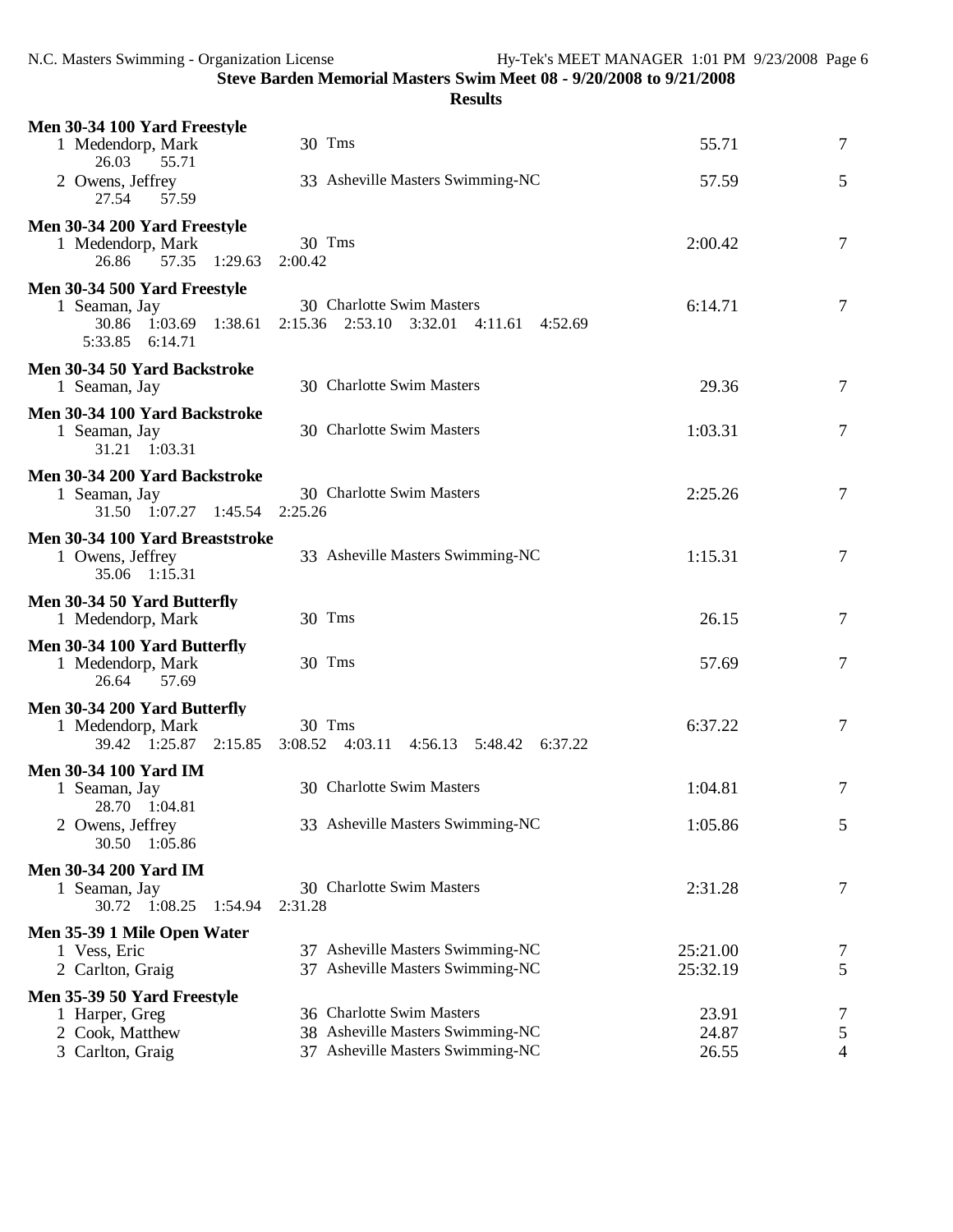|                                                   | <b>Results</b>                                                |                |                 |
|---------------------------------------------------|---------------------------------------------------------------|----------------|-----------------|
| (Men 35-39 50 Yard Freestyle)                     |                                                               |                |                 |
| 4 Vess, Eric                                      | 37 Asheville Masters Swimming-NC                              | 28.09          | 3               |
| 5 Schmaltz, Joel                                  | 38 Grand Strand Masters Swim                                  | 28.51          | $\overline{2}$  |
| Men 35-39 100 Yard Freestyle                      |                                                               |                |                 |
| 1 Harper, Greg                                    | 36 Charlotte Swim Masters                                     | 51.67          | 7               |
| 25.08<br>51.67<br>2 Cook, Matthew                 | 38 Asheville Masters Swimming-NC                              | 58.19          | 5               |
| 27.25<br>58.19                                    |                                                               |                |                 |
| 3 Carlton, Graig                                  | 37 Asheville Masters Swimming-NC                              | 59.77          | 4               |
| 28.71<br>59.77                                    |                                                               |                |                 |
| Men 35-39 200 Yard Freestyle                      |                                                               |                |                 |
| 1 Carlton, Graig                                  | 37 Asheville Masters Swimming-NC                              | 2:15.69        | 7               |
| 30.82 1:04.20<br>1:39.83                          | 2:15.69                                                       |                |                 |
| 2 Schmaltz, Joel<br>30.42 1:04.85 1:41.24         | 38 Grand Strand Masters Swim<br>2:19.27                       | 2:19.27        | 5               |
|                                                   |                                                               |                |                 |
| Men 35-39 50 Yard Backstroke                      | 38 Asheville Masters Swimming-NC                              | 30.06          | 7               |
| 1 Cook, Matthew                                   |                                                               |                |                 |
| Men 35-39 100 Yard Backstroke                     | 38 Grand Strand Masters Swim                                  |                |                 |
| 1 Schmaltz, Joel<br>36.38 1:15.03                 |                                                               | 1:15.03        | $\overline{7}$  |
|                                                   |                                                               |                |                 |
| Men 35-39 50 Yard Breaststroke<br>1 Cook, Matthew | 38 Asheville Masters Swimming-NC                              | 32.10          | 7               |
| 2 Vess, Eric                                      | 37 Asheville Masters Swimming-NC                              | 37.24          | $5\overline{)}$ |
| 3 Schmaltz, Joel                                  | 38 Grand Strand Masters Swim                                  | 39.60          | $\overline{4}$  |
| Men 35-39 100 Yard Breaststroke                   |                                                               |                |                 |
| 1 Cook, Matthew                                   | 38 Asheville Masters Swimming-NC                              | 1:11.95        | $\overline{7}$  |
| 34.42 1:11.95                                     |                                                               |                |                 |
| 2 Vess, Eric                                      | 37 Asheville Masters Swimming-NC                              | 1:23.07        | 5               |
| 39.95 1:23.07                                     |                                                               |                |                 |
| Men 35-39 200 Yard Breaststroke                   |                                                               |                |                 |
| 1 Vess, Eric                                      | 37 Asheville Masters Swimming-NC                              | 3:04.43        | 7               |
| 40.33 1:26.43 2:15.03                             | 3:04.43                                                       |                |                 |
| Men 35-39 50 Yard Butterfly                       |                                                               |                |                 |
| 1 Harper, Greg<br>2 Cook, Matthew                 | 36 Charlotte Swim Masters<br>38 Asheville Masters Swimming-NC | 26.97<br>27.61 | 7<br>5          |
| 3 Carlton, Graig                                  | 37 Asheville Masters Swimming-NC                              | 31.64          | $\overline{4}$  |
| 4 Vess, Eric                                      | 37 Asheville Masters Swimming-NC                              | 31.66          | 3               |
| <b>Men 35-39 100 Yard IM</b>                      |                                                               |                |                 |
| 1 Harper, Greg                                    | 36 Charlotte Swim Masters                                     | 1:01.37        | 7               |
| 27.66<br>1:01.37                                  |                                                               |                |                 |
| 2 Cook, Matthew                                   | 38 Asheville Masters Swimming-NC                              | 1:02.14        | 5               |
| 28.94 1:02.14                                     |                                                               |                |                 |
| 3 Vess, Eric<br>33.35 1:12.32                     | 37 Asheville Masters Swimming-NC                              | 1:12.32        | 4               |
| 4 Schmaltz, Joel                                  | 38 Grand Strand Masters Swim                                  | 1:12.59        | 3               |
| 33.63 1:12.59                                     |                                                               |                |                 |
| Carlton, Graig                                    | 37 Asheville Masters Swimming-NC                              | DQ             |                 |
| 36.56<br>DQ                                       |                                                               |                |                 |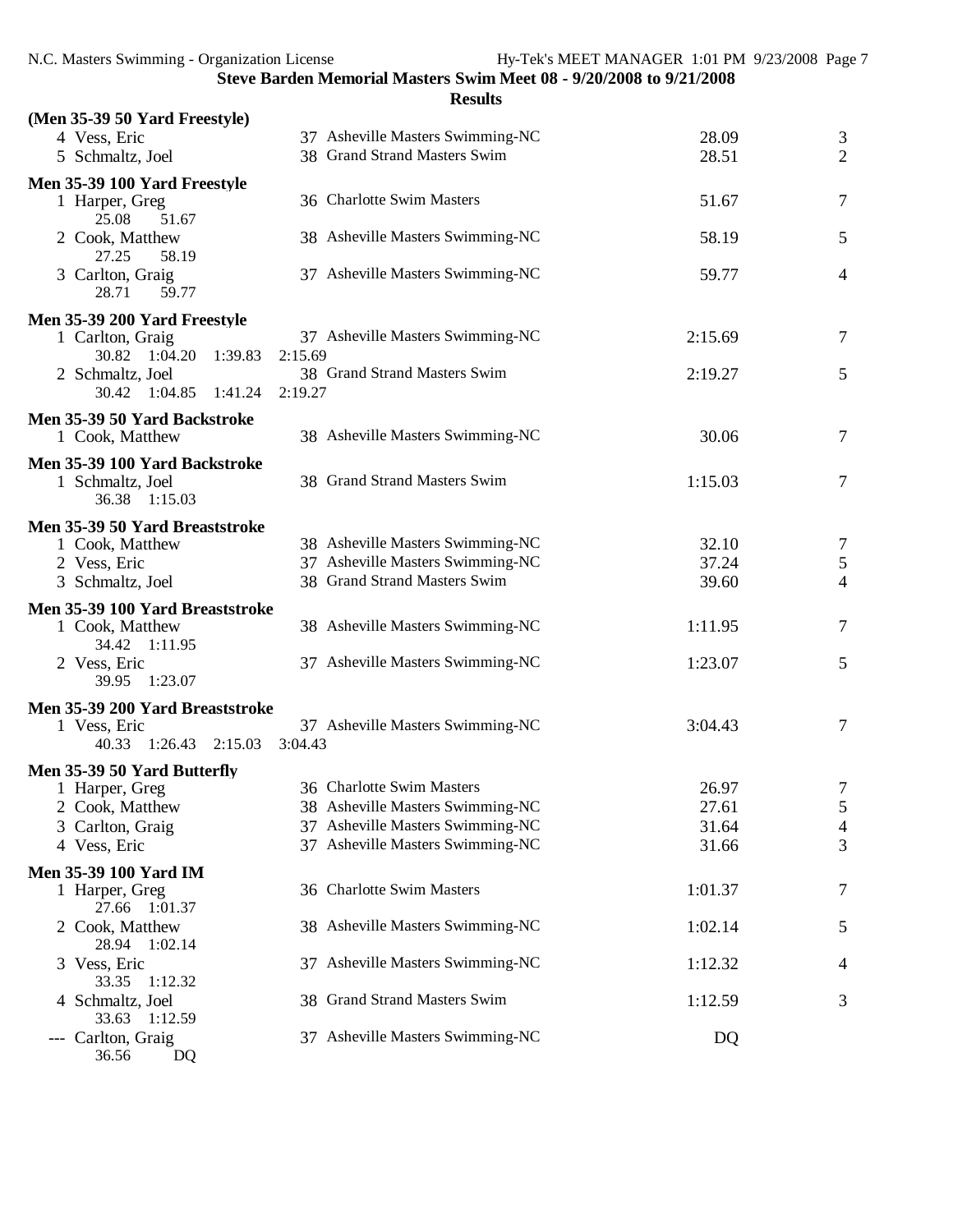| <b>Men 35-39 200 Yard IM</b>                   |                                             |          |                |
|------------------------------------------------|---------------------------------------------|----------|----------------|
| 1 Vess, Eric<br>1:18.61<br>35.40<br>2:06.14    | 37 Asheville Masters Swimming-NC<br>2:44.94 | 2:44.94  | 7              |
| Men 40-44 1 Mile Open Water                    |                                             |          |                |
| 1 Pulsifer, Andrew                             | 42 Unattached                               | 19:17.79 | 7              |
| 2 Kriegler, Frank                              | 42 Asheville Masters Swimming-NC            | 20:29.76 | $\mathfrak{S}$ |
| 3 Sherry, Tom                                  | 41 Asheville Masters Swimming-NC            | 21:15.18 | 4              |
| Men 40-44 50 Yard Freestyle<br>1 Busch, Bill   | 42 Mecklanberg Aquatic Center               | 31.65    | $\tau$         |
| Men 40-44 100 Yard Freestyle                   |                                             |          |                |
| 1 Busch, Bill<br>1:10.58<br>32.31              | 42 Mecklanberg Aquatic Center               | 1:10.58  | $\tau$         |
| Men 40-44 200 Yard Freestyle                   |                                             |          |                |
| 1 Sherry, Tom                                  | 41 Asheville Masters Swimming-NC            | 2:10.86  | 7              |
| 29.21 1:02.62 1:37.32                          | 2:10.86                                     |          |                |
| 2 Busch, Bill                                  | 42 Mecklanberg Aquatic Center               | 2:56.23  | 5              |
| 37.30 1:20.61 2:08.10                          | 2:56.23                                     |          |                |
| Men 40-44 500 Yard Freestyle                   |                                             |          |                |
| 1 Kriegler, Frank                              | 42 Asheville Masters Swimming-NC            | 5:42.48  | $\tau$         |
| 30.88<br>1:04.13<br>1:37.96                    | 2:13.15<br>2:48.39 3:22.74 3:57.45 4:32.62  |          |                |
| 5:08.40<br>5:42.48                             |                                             |          |                |
| Men 40-44 50 Yard Backstroke                   |                                             |          |                |
| 1 Sherry, Tom                                  | 41 Asheville Masters Swimming-NC            | 29.31    | 7              |
| 2 Busch, Bill                                  | 42 Mecklanberg Aquatic Center               | 42.85    | 5              |
| Men 40-44 100 Yard Backstroke                  |                                             |          |                |
| 1 Sherry, Tom                                  | 41 Asheville Masters Swimming-NC            | 1:03.06  | 7              |
| 31.30 1:03.06                                  |                                             |          |                |
|                                                |                                             |          |                |
| Men 40-44 200 Yard Backstroke<br>1 Busch, Bill | 42 Mecklanberg Aquatic Center               | 3:35.02  | $\tau$         |
| 1:43.05 2:40.91<br>49.69                       | 3:35.02                                     |          |                |
|                                                |                                             |          |                |
| Men 40-44 50 Yard Breaststroke                 |                                             |          |                |
| 1 Busch, Bill                                  | 42 Mecklanberg Aquatic Center               | 38.15    | 7              |
| Men 40-44 100 Yard Breaststroke                |                                             |          |                |
| 1 Busch, Bill                                  | 42 Mecklanberg Aquatic Center               | 1:30.25  | 7              |
| 42.81<br>1:30.25                               |                                             |          |                |
| Men 40-44 200 Yard Breaststroke                |                                             |          |                |
| 1 Busch, Bill                                  | 42 Mecklanberg Aquatic Center               | 3:20.17  | 7              |
| 41.36 1:30.00 2:26.35                          | 3:20.17                                     |          |                |
| Men 40-44 50 Yard Butterfly                    |                                             |          |                |
| 1 Sherry, Tom                                  | 41 Asheville Masters Swimming-NC            | 26.99    | 7              |
| Men 40-44 100 Yard Butterfly                   |                                             |          |                |
| 1 Sherry, Tom                                  | 41 Asheville Masters Swimming-NC            | 59.54    | 7              |
| 59.54<br>27.49                                 |                                             |          |                |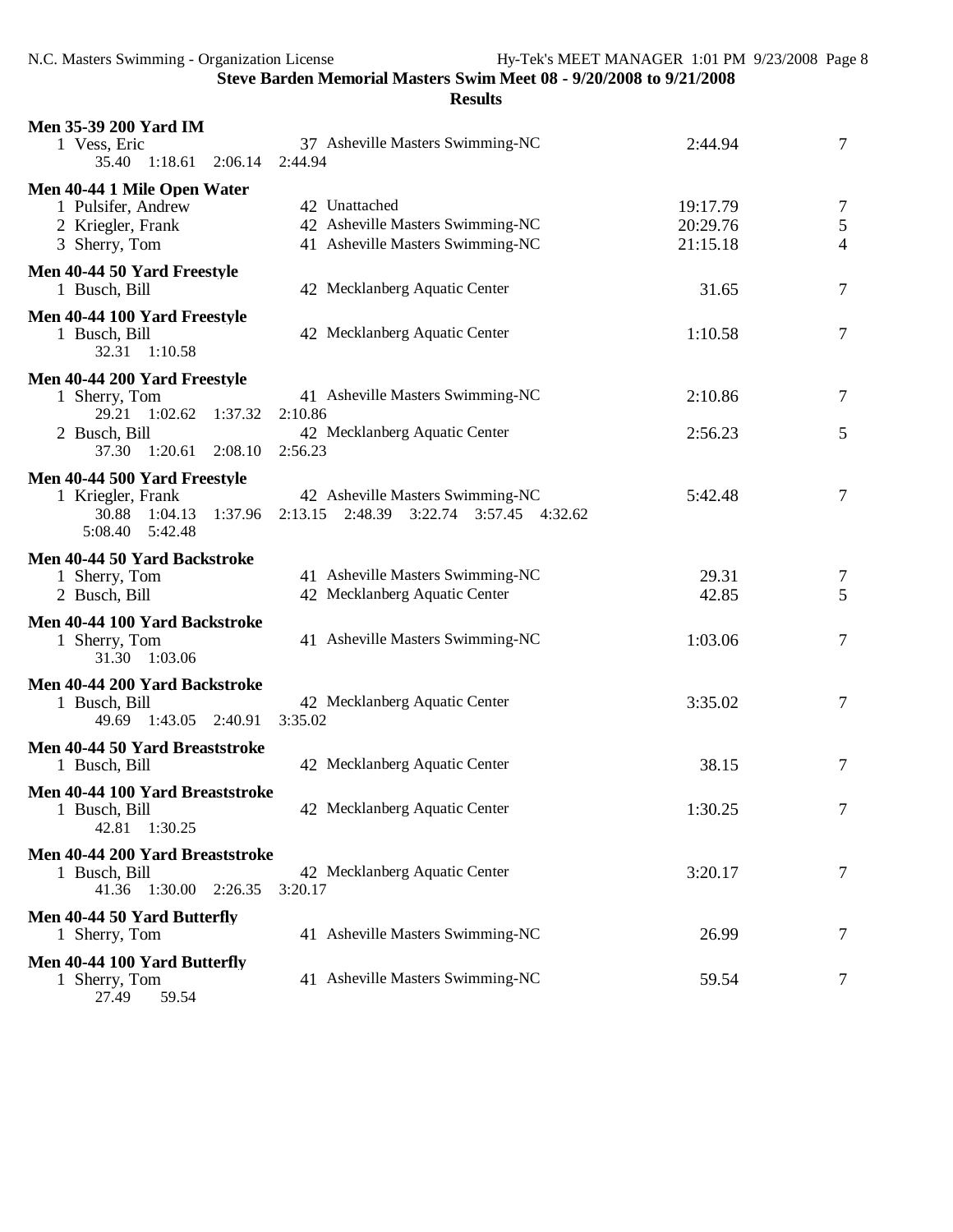| <b>Men 40-44 100 Yard IM</b>                                                         |                                                                                |                      |                |
|--------------------------------------------------------------------------------------|--------------------------------------------------------------------------------|----------------------|----------------|
| 1 Kriegler, Frank<br>31.09 1:06.26                                                   | 42 Asheville Masters Swimming-NC                                               | 1:06.26              | 7              |
| 2 Sherry, Tom<br>28.01<br>1:06.30                                                    | 41 Asheville Masters Swimming-NC                                               | 1:06.30              | 5              |
| <b>Men 40-44 200 Yard IM</b><br>1 Kriegler, Frank<br>30.61 1:09.44 1:52.31 2:26.96   | 42 Asheville Masters Swimming-NC                                               | 2:26.96              | 7              |
| Men 45-49 1 Mile Open Water<br>1 Adams, Robert<br>2 Less, Dale                       | 48 North Carolina Masters Swim<br>49 Bums                                      | 24:43.36<br>30:52.00 | 7<br>5         |
| Men 45-49 100 1/2 Mile Open Water<br>1 Weller, Jeffre                                | 48 Asheville Masters Swimming-NC                                               | 12:22.43             | 7              |
| Men 45-49 100 Yard Freestyle<br>1 Adams, Robert<br>35.40 1:10.57                     | 48 North Carolina Masters Swim                                                 | 1:10.57              | 7              |
| Men 45-49 200 Yard Freestyle<br>1 Hartley, Larry S<br>29.36 1:02.23 1:36.66          | 47 Asheville Masters Swimming-NC<br>2:08.66                                    | 2:08.66              | 7              |
| Men 45-49 500 Yard Freestyle<br>1 Hartley, Larry S<br>31.48 1:07.10<br>1:43.86       | 47 Asheville Masters Swimming-NC<br>2:20.96 2:57.93 3:34.65 4:11.68 4:49.15    | 5:58.17              | 7              |
| Men 45-49 50 Yard Backstroke<br>1 Adams, Robert                                      | 48 North Carolina Masters Swim                                                 | 41.36                | $\overline{7}$ |
| Men 45-49 200 Yard Backstroke<br>1 Hartley, Larry S<br>32.95 1:11.53 1:52.02         | 47 Asheville Masters Swimming-NC<br>2:29.46                                    | 2:29.46              | 7              |
| Men 45-49 50 Yard Breaststroke<br>1 Weller, Jeffre                                   | 48 Asheville Masters Swimming-NC                                               | 35.49                | 7              |
| Men 45-49 100 Yard Breaststroke<br>1 Weller, Jeffre<br>36.72 1:20.41                 | 48 Asheville Masters Swimming-NC                                               | 1:20.41              | 7              |
| Men 45-49 200 Yard Breaststroke<br>1 Weller, Jeffre<br>39.04<br>$1:24.09$ $2:11.07$  | 48 Asheville Masters Swimming-NC<br>2:59.77                                    | 2:59.77              | $\tau$         |
| Men 45-49 50 Yard Butterfly<br>1 Adams, Robert                                       | 48 North Carolina Masters Swim                                                 | 36.98                | 7              |
| Men 45-49 200 Yard Butterfly<br>1 Hartley, Larry S<br>$1:01.87$ $2:11.52$<br>3:21.06 | 47 Asheville Masters Swimming-NC<br>4:31.07 5:43.29 6:54.17 8:09.10<br>9:24.69 | 9:24.69              | 7              |
| <b>Men 45-49 200 Yard IM</b><br>--- Adams, Robert<br>1:33.34<br>2:31.25<br>41.24     | 48 North Carolina Masters Swim<br>DQ                                           | DQ                   |                |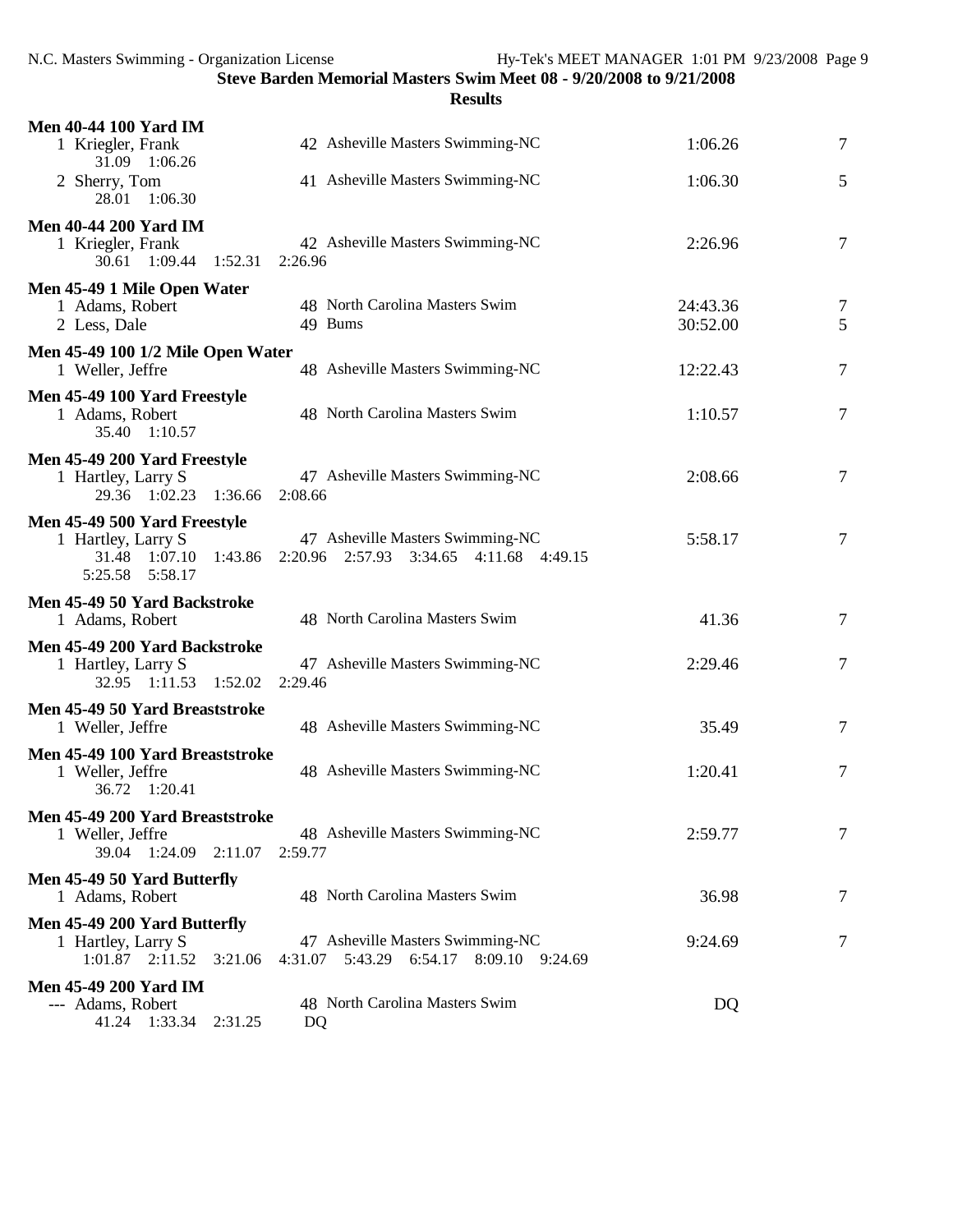| <b>Men 45-49 400 Yard IM</b>                      |                                                                             |          |                |
|---------------------------------------------------|-----------------------------------------------------------------------------|----------|----------------|
| 1 Hartley, Larry S<br>34.32 1:14.42 1:57.16       | 47 Asheville Masters Swimming-NC<br>2:38.05 3:25.94 4:11.55 4:47.04 5:18.88 | 5:18.88  | 7              |
| Men 50-54 1 Mile Open Water                       |                                                                             |          |                |
| 1 Hinton, Jim                                     | 54 Asheville Masters Swimming-NC                                            | 22:55.25 | 7              |
| 2 Adamson, Kenet                                  | 50 Asheville Masters Swimming-NC                                            | 25:54.31 | 5              |
| Men 50-54 50 Yard Freestyle                       |                                                                             |          |                |
| 1 Hartye, Tom                                     | 50 North Carolina Masters Swim                                              | 24.96    | 7              |
| 2 Wolfe, Bill                                     | 51 Asheville Masters Swimming-NC                                            | 29.17    | 5              |
| Men 50-54 100 Yard Freestyle                      |                                                                             |          |                |
| 1 Hartye, Tom                                     | 50 North Carolina Masters Swim                                              | 55.80    | 7              |
| 55.80<br>26.81                                    |                                                                             |          |                |
| 2 Wolfe, Bill                                     | 51 Asheville Masters Swimming-NC                                            | 1:05.94  | 5              |
| 31.69 1:05.94                                     |                                                                             |          |                |
| Men 50-54 500 Yard Freestyle                      |                                                                             |          |                |
| 1 Hinton, Jim                                     | 54 Asheville Masters Swimming-NC                                            | 6:36.44  | 7              |
| 34.26<br>1:12.03<br>1:51.83                       | $3:13.52$ $3:54.74$<br>4:36.14 5:17.21<br>2:32.41                           |          |                |
| 5:58.28<br>6:36.44                                |                                                                             |          |                |
| 2 Fober, Gene                                     | 53 Unattached                                                               | 6:36.49  | 5              |
| 37.33<br>1:17.34<br>1:57.71<br>6:36.49<br>5:59.46 | $2:38.70$ $3:19.32$<br>3:59.54 4:39.90<br>5:20.08                           |          |                |
|                                                   |                                                                             |          |                |
| Men 50-54 50 Yard Backstroke                      | 50 North Carolina Masters Swim                                              |          |                |
| 1 Hartye, Tom                                     |                                                                             | 30.12    | $\tau$         |
| Men 50-54 100 Yard Backstroke                     |                                                                             |          |                |
| 1 Hinton, Jim<br>39.26 1:20.87                    | 54 Asheville Masters Swimming-NC                                            | 1:20.87  | 7              |
|                                                   |                                                                             |          |                |
| Men 50-54 50 Yard Breaststroke                    |                                                                             |          |                |
| 1 Wolfe, Bill                                     | 51 Asheville Masters Swimming-NC                                            | 35.45    | 7              |
| 2 Adamson, Kenet                                  | 50 Asheville Masters Swimming-NC                                            | 35.67    | 5              |
| Men 50-54 100 Yard Breaststroke                   |                                                                             |          |                |
| 1 Adamson, Kenet                                  | 50 Asheville Masters Swimming-NC                                            | 1:19.87  | 7              |
| 37.33 1:19.87                                     | 54 Asheville Masters Swimming-NC                                            |          |                |
| 2 Hinton, Jim<br>37.40 1:20.08                    |                                                                             | 1:20.08  | 5              |
| 3 Wolfe, Bill                                     | 51 Asheville Masters Swimming-NC                                            | 1:22.71  | $\overline{4}$ |
| 39.23<br>1:22.71                                  |                                                                             |          |                |
| Men 50-54 200 Yard Breaststroke                   |                                                                             |          |                |
| 1 Adamson, Kenet                                  | 50 Asheville Masters Swimming-NC                                            | 2:53.99  | 7              |
| 39.76 1:25.05<br>2:11.22                          | 2:53.99                                                                     |          |                |
| 2 Hinton, Jim                                     | 54 Asheville Masters Swimming-NC                                            | 2:54.97  | 5              |
| 39.58<br>1:24.50<br>2:09.99                       | 2:54.97                                                                     |          |                |
| 3 Wolfe, Bill                                     | 51 Asheville Masters Swimming-NC                                            | 3:00.77  | 4              |
| 1:25.38<br>39.89<br>2:13.56                       | 3:00.77                                                                     |          |                |
| Men 50-54 50 Yard Butterfly                       |                                                                             |          |                |
| 1 Hartye, Tom                                     | 50 North Carolina Masters Swim                                              | 27.93    | 7              |
| 2 Wolfe, Bill                                     | 51 Asheville Masters Swimming-NC                                            | 29.76    | 5              |
| 3 Fober, Gene                                     | 53 Unattached                                                               | 30.90    | $\overline{4}$ |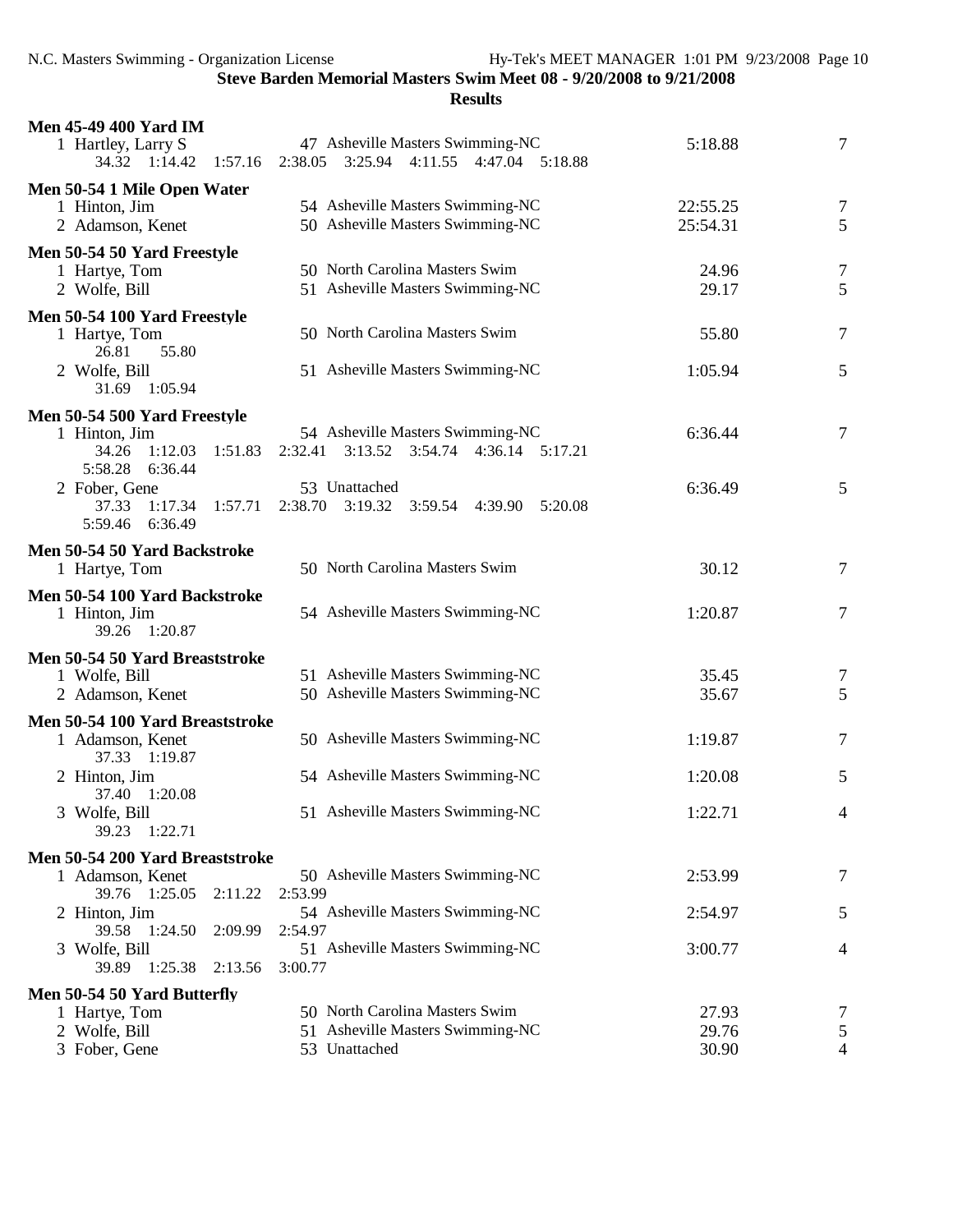| Men 50-54 100 Yard Butterfly<br>1 Fober, Gene<br>1:12.33<br>32.26                           | 53 Unattached                                                                | 1:12.33              | $\tau$              |
|---------------------------------------------------------------------------------------------|------------------------------------------------------------------------------|----------------------|---------------------|
| Men 50-54 200 Yard Butterfly<br>1 Adamson, Kenet<br>50.90 1:53.87 3:01.94                   | 50 Asheville Masters Swimming-NC<br>4:11.14 5:16.14 6:24.33 7:29.80 8:32.97  | 8:32.97              | $\overline{7}$      |
| <b>Men 50-54 100 Yard IM</b><br>1 Hartye, Tom<br>29.43 1:05.82                              | 50 North Carolina Masters Swim                                               | 1:05.82              | $\tau$              |
| Men 55-59 50 Yard Freestyle<br>1 Conover, Steven<br>2 Payne, Bob                            | 59 Unattached<br>57 North Carolina Masters Swim                              | 32.24<br>35.49       | $\overline{7}$<br>5 |
| Men 55-59 100 1/2 Mile Open Water<br>1 Payne, Bob<br>2 Rogers, David                        | 57 North Carolina Masters Swim<br>58 Asheville Masters Swimming-NC           | 16:07.56<br>24:44.56 | $\overline{7}$<br>5 |
| Men 55-59 100 Yard Freestyle<br>1 Conover, Steven<br>34.21 1:12.01                          | 59 Unattached                                                                | 1:12.01              | 7                   |
| 2 Payne, Bob<br>34.24 1:16.17                                                               | 57 North Carolina Masters Swim                                               | 1:16.17              | 5                   |
| Men 55-59 200 Yard Freestyle<br>1 Conover, Steven<br>35.92 1:16.85 1:59.66                  | 59 Unattached<br>2:41.93                                                     | 2:41.93              | $\overline{7}$      |
| Men 55-59 500 Yard Freestyle<br>1 Payne, Bob<br>42.53 1:34.66 2:29.97<br>8:03.18<br>8:56.01 | 57 North Carolina Masters Swim<br>3:26.16 4:22.04 5:17.18 6:13.42<br>7:08.51 | 8:56.01              | $\overline{7}$      |
| Men 55-59 50 Yard Backstroke<br>1 Conover, Steven                                           | 59 Unattached                                                                | 47.48                | 7                   |
| Men 55-59 50 Yard Breaststroke<br>1 Payne, Bob<br>2 Conover, Steven                         | 57 North Carolina Masters Swim<br>59 Unattached                              | 36.48<br>50.45       | 7<br>5              |
| Men 55-59 100 Yard Breaststroke<br>1 Payne, Bob<br>1:27.20<br>38.53                         | 57 North Carolina Masters Swim                                               | 1:27.20              | 7                   |
| Men 55-59 200 Yard Breaststroke<br>1 Payne, Bob<br>42.86 1:35.51 2:29.44                    | 57 North Carolina Masters Swim<br>3:21.53                                    | 3:21.53              | 7                   |
| Men 55-59 50 Yard Butterfly<br>1 Payne, Bob<br>2 Conover, Steven                            | 57 North Carolina Masters Swim<br>59 Unattached                              | 34.98<br>40.54       | 7<br>5              |
| Men 55-59 200 Yard Butterfly<br>1 Conover, Steven<br>50.45 1:55.71<br>3:01.28               | 59 Unattached<br>5:18.99<br>4:10.52<br>7:34.36<br>8:46.07                    | 8:46.07              | 7                   |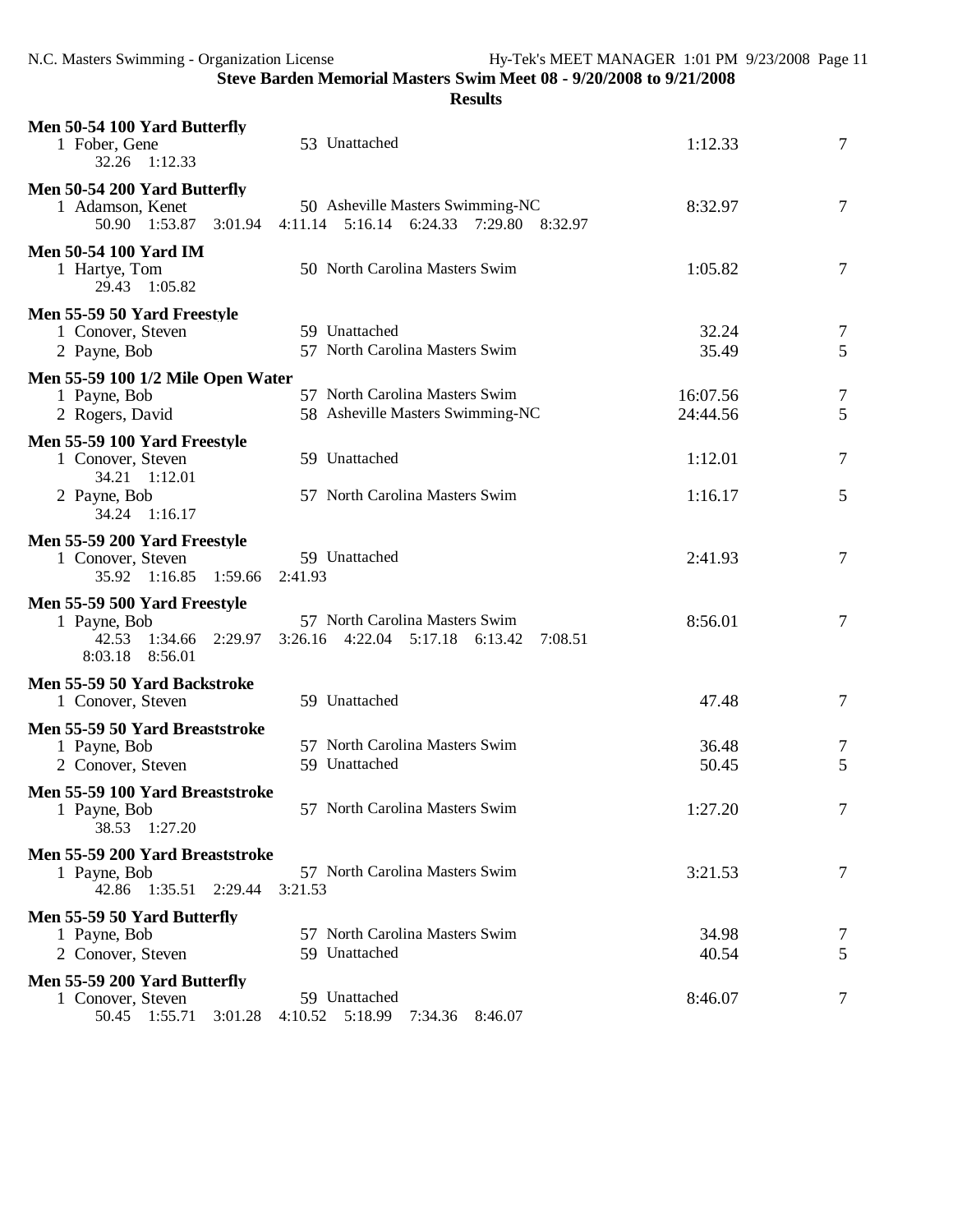```
Results
```

| <b>Men 55-59 100 Yard IM</b><br>1 Payne, Bob<br>38.07 1:23.69               | 57 North Carolina Masters Swim                      | 1:23.69        | 7      |
|-----------------------------------------------------------------------------|-----------------------------------------------------|----------------|--------|
| <b>Men 55-59 400 Yard IM</b><br>1 Conover, Steven<br>42.58 1:33.74 2:29.11  | 59 Unattached<br>4:31.76  5:41.22  6:26.67  7:10.35 | 7:10.35        | 7      |
| Men 65-69 50 Yard Freestyle<br>1 Guthrie, Roger<br>2 Blair, Joe             | 65 Unattached<br>66 North Carolina Masters Swim     | 33.54<br>33.97 | 7<br>5 |
| Men 65-69 100 Yard Freestyle<br>1 Blair, Joe<br>36.45 1:23.87               | 66 North Carolina Masters Swim                      | 1:23.87        | 7      |
| Men 65-69 50 Yard Backstroke<br>1 Guthrie, Roger<br>2 Blair, Joe            | 65 Unattached<br>66 North Carolina Masters Swim     | 40.64<br>49.08 | 7<br>5 |
| Men 65-69 50 Yard Breaststroke<br>1 Guthrie, Roger                          | 65 Unattached                                       | 39.83          | 7      |
| Men 65-69 100 Yard Breaststroke<br>1 Guthrie, Roger<br>42.43 1:28.76        | 65 Unattached                                       | 1:28.76        | 7      |
| 2 Weiss, Edward<br>47.83 1:45.36                                            | 67 Asheville Masters Swimming-NC                    | 1:45.36        | 5      |
| Men 65-69 200 Yard Breaststroke<br>1 Weiss, Edward<br>50.42 1:51.98 2:59.98 | 67 Asheville Masters Swimming-NC<br>4:06.01         | 4:06.01        | 7      |
| Men 65-69 50 Yard Butterfly<br>1 Guthrie, Roger<br>2 Blair, Joe             | 65 Unattached<br>66 North Carolina Masters Swim     | 35.14<br>45.15 | 7<br>5 |
| <b>Men 65-69 100 Yard IM</b><br>1 Guthrie, Roger<br>37.74 1:20.79           | 65 Unattached                                       | 1:20.79        | 7      |
| 2 Blair, Joe<br>1:50.71  1:50.40                                            | 66 North Carolina Masters Swim                      | 1:50.40        | 5      |
| Men 70-74 50 Yard Freestyle<br>1 Magnarella, Paul                           | 70 Asheville Masters Swimming-NC                    | 34.42          | 7      |
| Men 70-74 100 Yard Freestyle<br>1 Magnarella, Paul<br>34.88 1:13.34         | 70 Asheville Masters Swimming-NC                    | 1:13.34        | 7      |
| Men 70-74 50 Yard Backstroke<br>1 Magnarella, Paul                          | 70 Asheville Masters Swimming-NC                    | 42.55          | 7      |
| Men 70-74 100 Yard Backstroke<br>1 Magnarella, Paul                         | 70 Asheville Masters Swimming-NC                    | 1:36.50        | 7      |
| Men 70-74 50 Yard Butterfly<br>1 Magnarella, Paul                           | 70 Asheville Masters Swimming-NC                    | 37.38          | 7      |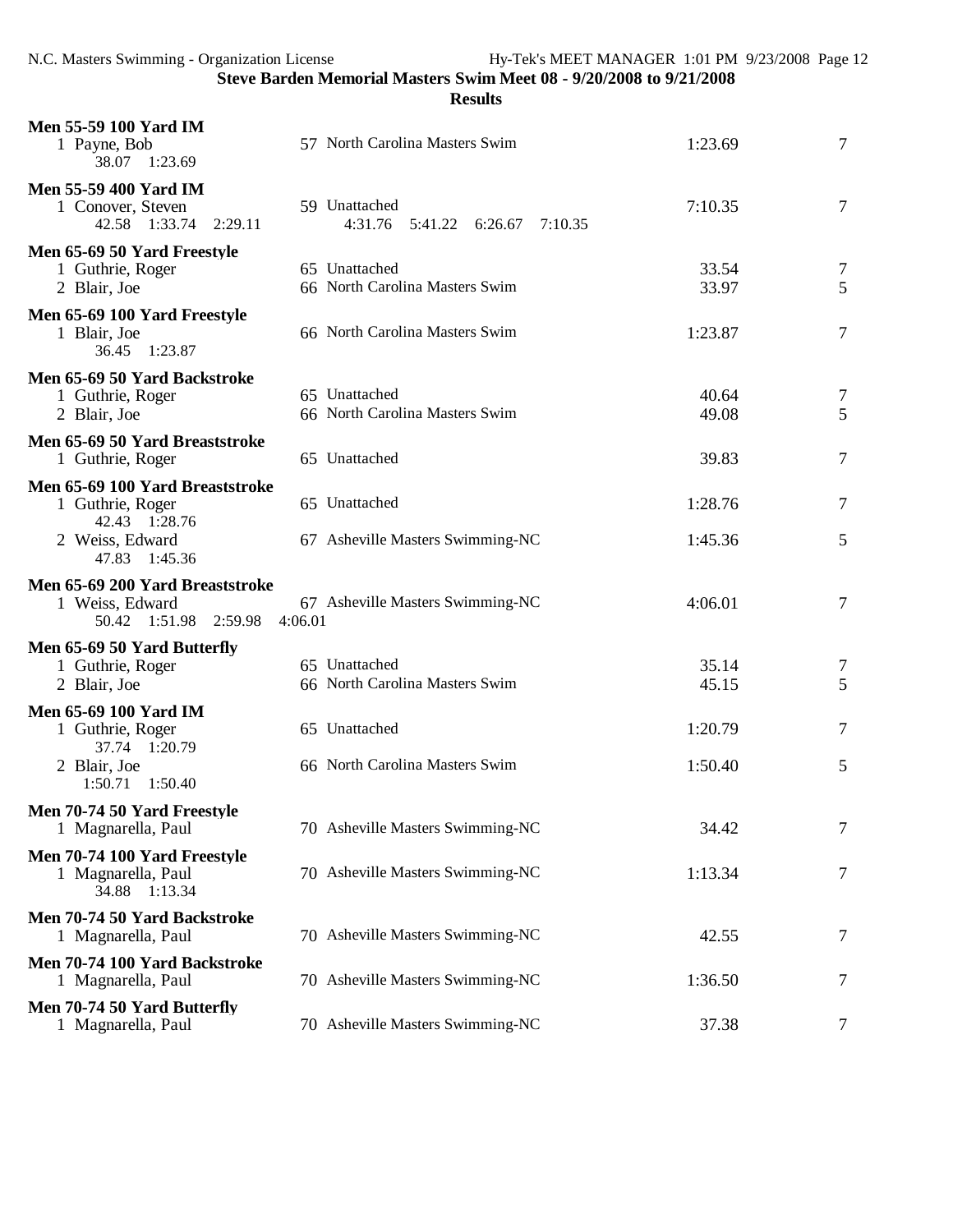| <b>Men 70-74 100 Yard IM</b><br>1 Magnarella, Paul<br>39.20 1:25.29                                                                                    | 70 Asheville Masters Swimming-NC                        | 1:25.29                 | 7                                   |                |
|--------------------------------------------------------------------------------------------------------------------------------------------------------|---------------------------------------------------------|-------------------------|-------------------------------------|----------------|
| Men 75-79 50 Yard Backstroke<br>1 Webber, Dick                                                                                                         | 79 Rams                                                 |                         | 50.46                               | $\overline{7}$ |
| Men 75-79 50 Yard Butterfly<br>1 Webber, Dick                                                                                                          | 79 Rams                                                 |                         | 38.58                               | 7              |
| Men 85-89 50 Yard Backstroke<br>1 Scherbarth, Jim                                                                                                      | 85 Rams                                                 |                         | 58.53                               | 7              |
| Men 85-89 200 Yard Backstroke<br>1 Scherbarth, Jim<br>1:08.78 2:24.32 3:45.19                                                                          | 85 Rams<br>5:01.76                                      |                         | 5:01.76                             | $\overline{7}$ |
| Men 85-89 100 Yard Breaststroke<br>1 Scherbarth, Jim<br>$1:14.82$ $2:45.01$                                                                            | 85 Rams                                                 |                         | 2:45.01                             | 7              |
| Women 18+200 Yard Freestyle Relay<br>1 Asheville Masters Swimming-<br>1) Walker, Abigail W33<br>59.16 1:26.47 2:00.44<br>30.14                         | B<br>2) Delcambre, Sarah Jame W24 3) Pollock, Julia W28 |                         | 2:00.44<br>4) Cook, Nicole W36      | 14             |
| Women 18+200 Yard Medley Relay<br>1 Asheville Masters Swimming-<br>1) Delcambre, Sarah Jame W24 2) Pollock, Julia W28<br>34.47 1:11.25 1:47.66 2:16.73 | A                                                       | 3) Cook, Nicole W36     | 2:16.73<br>4) Walker, Abigail W33   | 14             |
| Women 25+200 Yard Freestyle Relay<br>1 Asheville Masters Swimming-<br>1) Vess, Christine W43<br>58.05 1:31.54 2:00.27<br>28.12                         | A<br>2) Alston, Anne W40                                | 3) Kramer, Adrienne W42 | 2:00.27<br>4) Browning, Jessica W32 | 14             |
| Women 25+200 Yard Medley Relay<br>1 Asheville Masters Swimming-<br>1) Alston, Anne W40<br>35.70 1:21.95 2:00.06 2:34.55                                | B<br>2) Roberts, Jessica W31                            | 3) Kramer, Adrienne W42 | 2:34.55<br>4) Casey, Nancy W41      | 14             |
| Women 45+200 Yard Freestyle Relay<br>1 Asheville Masters Swimming-<br>1) Schindler, Peggy W47<br>1:01.89 1:38.47<br>29.55                              | $\mathsf{C}$<br>2) Sims, Ann W56<br>2:07.07             | 3) Rogers, Jennie W55   | 2:07.07<br>4) Battle, Ruth W46      | 14             |
| Women 45+200 Yard Medley Relay<br>1 Asheville Masters Swimming-<br>1) Rogers, Jennie W55<br>41.19 1:22.06 1:51.09                                      | $\mathsf{C}$<br>2) Sims, Ann W56<br>2:20.04             | 3) Battle, Ruth W46     | 2:20.04<br>4) Schindler, Peggy W47  | 14             |
| Men 18+200 Yard Freestyle Relay<br>1 Asheville Masters Swimming-<br>1) Kulakov, Taras M21<br>24.30<br>50.33 1:16.51                                    | A<br>2) Owens, Jeffrey M33<br>1:42.63                   | 3) Johnson, Patrick M28 | 1:42.63<br>4) Carlton, Graig M37    | 14             |
| Men 18+200 Yard Medley Relay<br>1 Asheville Masters Swimming-<br>1) Kulakov, Taras M21<br>30.00 1:03.42<br>1:31.66                                     | B<br>2) Johnson, Patrick M28<br>1:58.60                 | 3) Cook, Matthew M38    | 1:58.60<br>4) Carlton, Graig M37    | 14             |
|                                                                                                                                                        |                                                         |                         |                                     |                |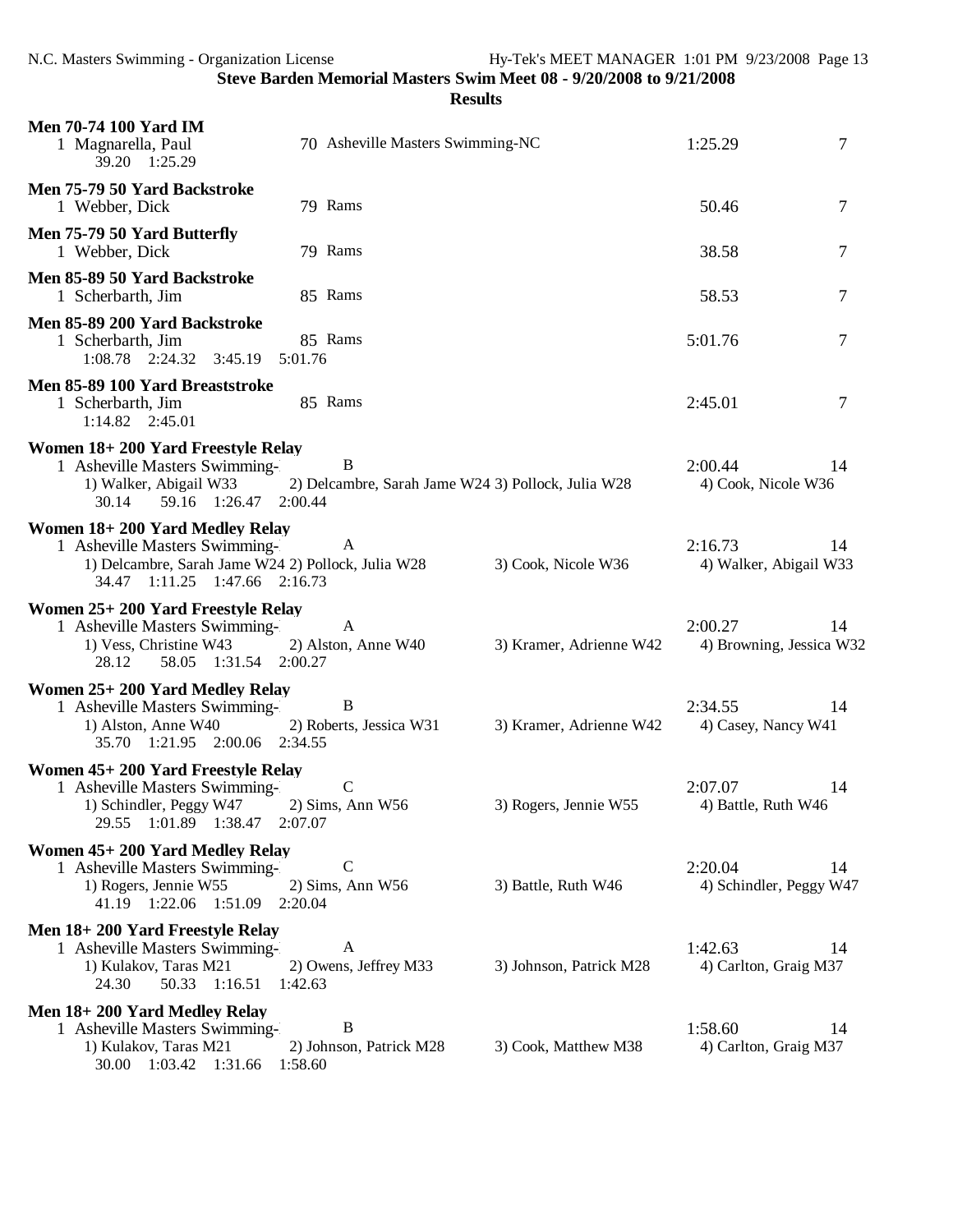N.C. Masters Swimming - Organization License Hy-Tek's MEET MANAGER 1:01 PM 9/23/2008 Page 14

**Steve Barden Memorial Masters Swim Meet 08 - 9/20/2008 to 9/21/2008**

| Men 25+200 Yard Medley Relay<br>1 Asheville Masters Swimming- A<br>1) Owens, Jeffrey M33 2) Weller, Jeffre M48<br>32.47 1:07.31 1:34.61 2:01.13                                    | 3) Sherry, Tom M41      | 2:01.13 14<br>4) Kriegler, Frank M42                                  |
|------------------------------------------------------------------------------------------------------------------------------------------------------------------------------------|-------------------------|-----------------------------------------------------------------------|
| Men 35+200 Yard Freestyle Relay<br>B<br>1 Asheville Masters Swimming-<br>1) Sherry, Tom M41 2) Kriegler, Frank M42<br>26.85 53.62 1:19.79 1:45.91                                  | 3) Hartley, Larry S M47 | 1:45.91<br>- 14<br>4) Cook, Matthew M38                               |
| Men 45+200 Yard Freestyle Relay<br>$\mathbf C$<br>1 Asheville Masters Swimming-<br>1) Weller, Jeffre M48 2) Adamson, Kenet M50 3) Hinton, Jim M54<br>28.97 1:00.99 1:31.08 2:01.27 |                         | 2:01.27 14<br>4) Wolfe, Bill M51                                      |
| Men 45+200 Yard Medley Relay<br>1 Asheville Masters Swimming- A<br>1) Hartley, Larry S M47 2) Adamson, Kenet M50<br>32.08 1:07.58 1:38.31 2:09.68                                  | 3) Wolfe, Bill M51      | 2:09.68<br>14<br>4) Hinton, Jim M54                                   |
| Mixed 18+200 Yard Freestyle Relay<br>1 Asheville Masters Swimming-<br>A<br>1) Kulakov, Taras M21 2) Pollock, Julia W28<br>23.76 50.94 1:20.09 1:45.48                              |                         | 1:45.48<br>14<br>3) Delcambre, Sarah Jame W24 4) Johnson, Patrick M28 |
| Mixed 18+200 Yard Medley Relay<br>1 Asheville Masters Swimming- A<br>1) Kulakov, Taras M21 2) Pollock, Julia W28<br>33.24 1:09.94 1:37.92 2:03.16                                  |                         | 2:03.16<br>14<br>3) Delcambre, Sarah Jame W24 4) Johnson, Patrick M28 |
| Mixed 25+ 200 Yard Freestyle Relay<br>$\overline{B}$<br>1 Asheville Masters Swimming-<br>2) Cook, Matthew M38<br>1) Walker, Abigail W33<br>25.62 55.18 1:28.60 1:54.80             | 3) Cook, Nicole W36     | 1:54.80 14<br>4) Carlton, Graig M37                                   |
| $\mathbf{F}$<br>--- Asheville Masters Swimming-<br>2) Casey, Nancy W41<br>1) Owens, Jeffrey M33<br>26.21 1:01.56 1:30.70<br>DQ                                                     | 3) Weller, Jeffre M48   | D <sub>Q</sub><br>4) Roberts, Jessica W31                             |
| Mixed 25+200 Yard Medley Relay<br>$\overline{C}$<br>1 Asheville Masters Swimming-<br>1) Browning, Jessica W32<br>2) Weller, Jeffre M48<br>33.79 1:08.40 1:34.71<br>2:01.15         | 3) Vess, Christine W43  | 2:01.15<br>14<br>4) Sherry, Tom M41                                   |
| B<br>2 Asheville Masters Swimming-<br>1) Owens, Jeffrey M33<br>2) Carlton, Graig M37<br>33.06 1:11.19 1:47.42<br>2:16.79                                                           | 3) Cook, Nicole W36     | 2:16.79<br>10<br>4) Walker, Abigail W33                               |
| Mixed 35+ 200 Yard Freestyle Relay<br>$\mathsf{C}$<br>1 Asheville Masters Swimming-<br>1) Kriegler, Frank M42<br>2) Alston, Anne W40<br>59.93 1:28.72<br>1:54.19<br>26.75          | 3) Kramer, Adrienne W42 | 1:54.19<br>14<br>4) Sherry, Tom M41                                   |
| Mixed 35+200 Yard Medley Relay<br>D<br>1 Asheville Masters Swimming-<br>1) Cook, Matthew M38<br>2) Kriegler, Frank M42<br>38.96 1:11.45 1:39.62<br>2:08.82                         | 3) Kramer, Adrienne W42 | 2:08.82<br>14<br>4) Alston, Anne W40                                  |